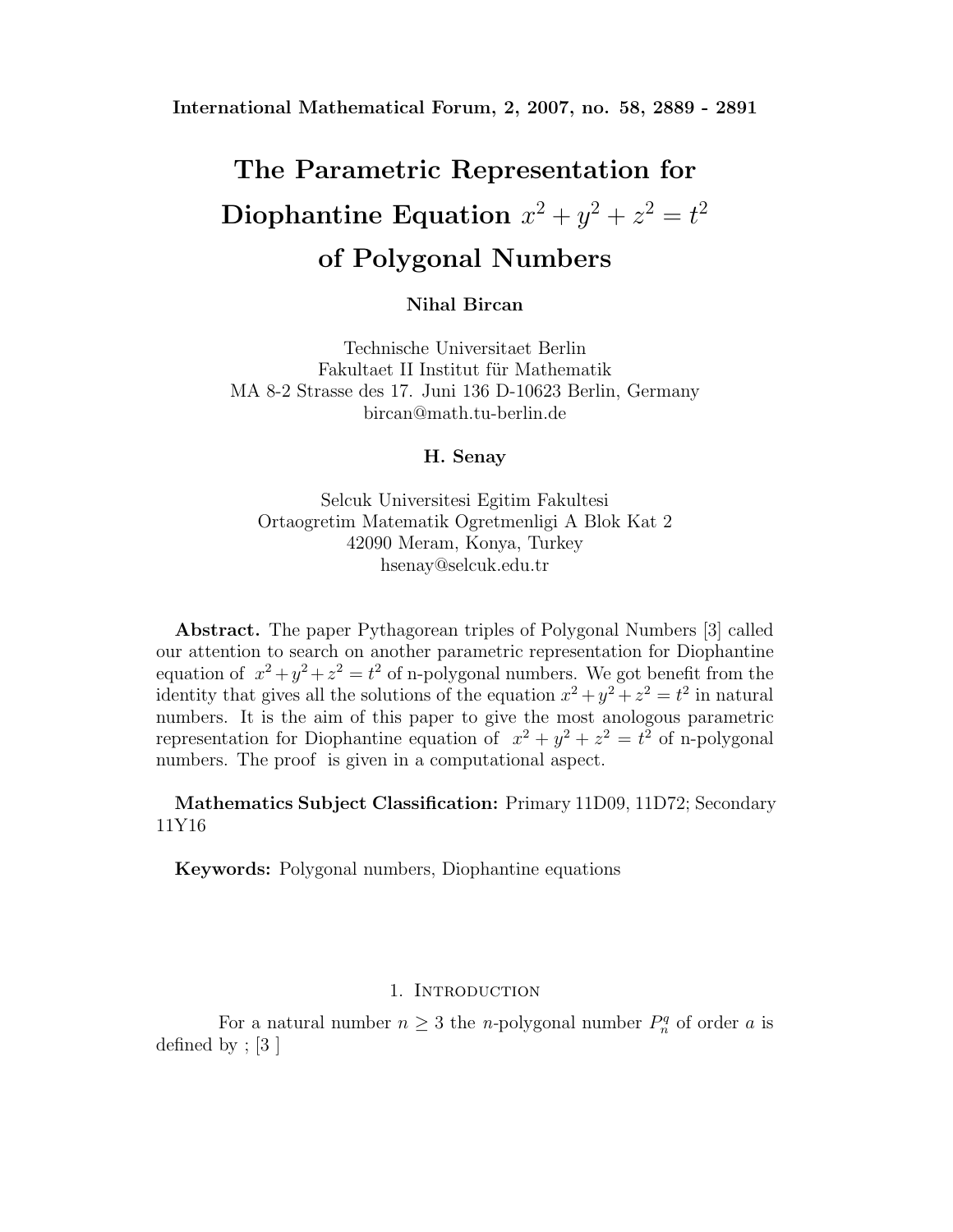$$
P_n^q = \sum_{k=0}^{a-1} (n-2)(k+1) = (n-2)\frac{a^2}{2} - (n-4)\frac{a}{2}
$$

All the solutions of the equation

 $x^2 + y^2 + z^2 = t^2$ 

in natural numbers can be obtained in the form

$$
t = m2 + n2 + p2 + q2,\nx = m2 - n2 - p2 + q2,\ny = 2mn - 2pq,\nz = 2mp + 2nq.
$$

where  $m, n, p, q$  are arbitrary integers. [2]

We used the above identity while proving the following theorem.

## 2. Main Result

**Theorem.** Let  $a, b, c, d$  and  $n$  be natural numbers and let  $n \geq 3$ . Then *a, b, c, d satisfies*

$$
P_n^q + P_n^b + P_n^c + 2(n - 1)(n - 4) = P_n^d
$$

*if and only if*

$$
a = (n-2)^2 - r^2 - t^2 + s^2
$$
  
\n
$$
b = 2(n-2)r - 2ts
$$
  
\n
$$
c = 2(n-2)t + 2rs
$$
  
\n
$$
d = (n-2)^2 + r^2 + t^2 + s^2
$$

*where r, s, t are natural numbers such that*

$$
r = t + 2, \ \ n = s = t + 3.
$$

*Proof.* Proof is implemented on the computer algebra system MAGMA. [1]